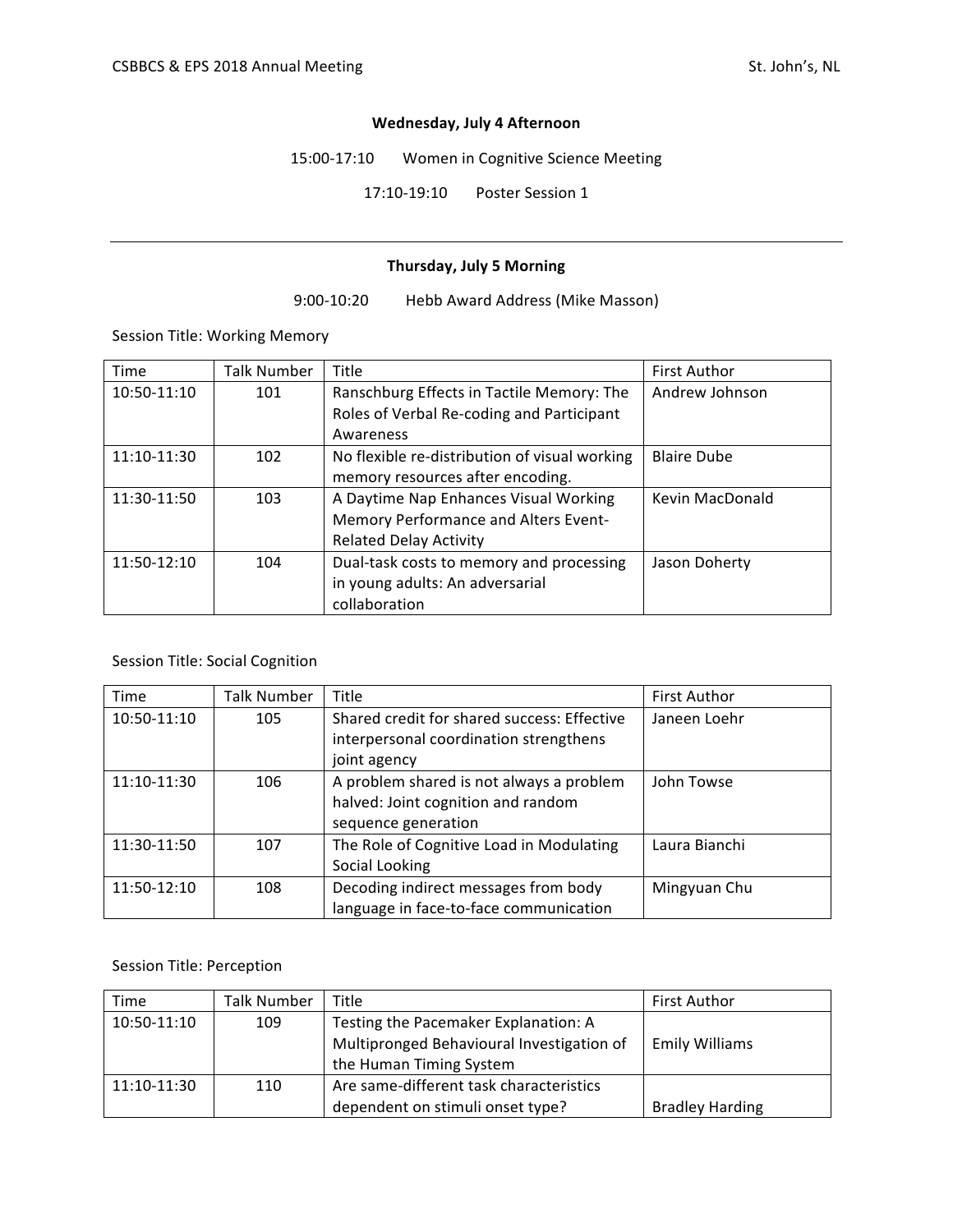| 11:30-11:50 | 111 | Discriminating Different Visual Acceleration |                     |
|-------------|-----|----------------------------------------------|---------------------|
|             |     | Rates: What Determines Thresholds?           | <b>Brian Timney</b> |
| 11:50-12:10 | 112 | Contrast negation impairs familiar face      |                     |
|             |     | recognition and is additive to picture-plane |                     |
|             |     | inversion: Implications for utilization of   |                     |
|             |     | configural and surface properties in         |                     |
|             |     | recognition of familiar faces                | Adam Sandford       |

#### Session Title: Individual Differences

| Time        | Talk Number | Title                                             | <b>First Author</b>        |
|-------------|-------------|---------------------------------------------------|----------------------------|
| 10:50-11:10 | 113         | Developing a New Measure of Trait                 |                            |
|             |             | <b>Boredom</b>                                    | Dana Gorelik               |
| 11:10-11:30 | 114         | <b>Bullshit Makes the Art Grow Profounder:</b>    |                            |
|             |             | <b>Evidence for False Meaning Transfer Across</b> |                            |
|             |             | <b>Domains</b>                                    | <b>Martin Harry Turpin</b> |
| 11:30-11:50 | 115         | Tracking the Subjective Experience of Effort      |                            |
|             |             | and Discomfort During Working Memory              |                            |
|             |             | <b>Versus Sustained Attention Processes</b>       | Veerpal Bamrah             |
| 11:50-12:10 | 116         | Predicting Fallacious Beliefs: Gambling and       |                            |
|             |             | Paranormal                                        | Carrie A. Leonard          |

## **Thursday, July 5 Afternoon**

Session Title: Symposium: Control Processes in Human Memory: The Role of Retrieval Suppression and Retrieval Practice

| Time        | <b>Talk Number</b> | Title                                           | <b>First Author</b> |
|-------------|--------------------|-------------------------------------------------|---------------------|
| 14:00-14:20 | 117                | Forgetting as a Consequence of Retrieval        | Daniel Todorovic    |
|             |                    | Suppression: A Meta-Analytic Review of          |                     |
|             |                    | the Think/No-Think Paradigm                     |                     |
| 14:20-14:40 | 118                | Suppression is in the Eye of the Beholder:      | Jonathan Fawcett    |
|             |                    | Pupillometric Markers of Successful and         |                     |
|             |                    | Unsuccessful Retrieval Suppression              |                     |
| 14:40-15:00 | 119                | Tracking Memory Intrusions with EEG             | Robin Hellerstedt   |
| 15:00-15:20 | 120                | Retrieval-induced forgetting and second         | Lyam Bailey         |
|             |                    | language vocabulary acquisition: Insights       |                     |
|             |                    | from a Welsh language training study            |                     |
| 15:20-15:40 | 121                | Retrieval-induced forgetting has low test-      | Ben Levy            |
|             |                    | retest reliability: Implications for individual |                     |
|             |                    | differences research                            |                     |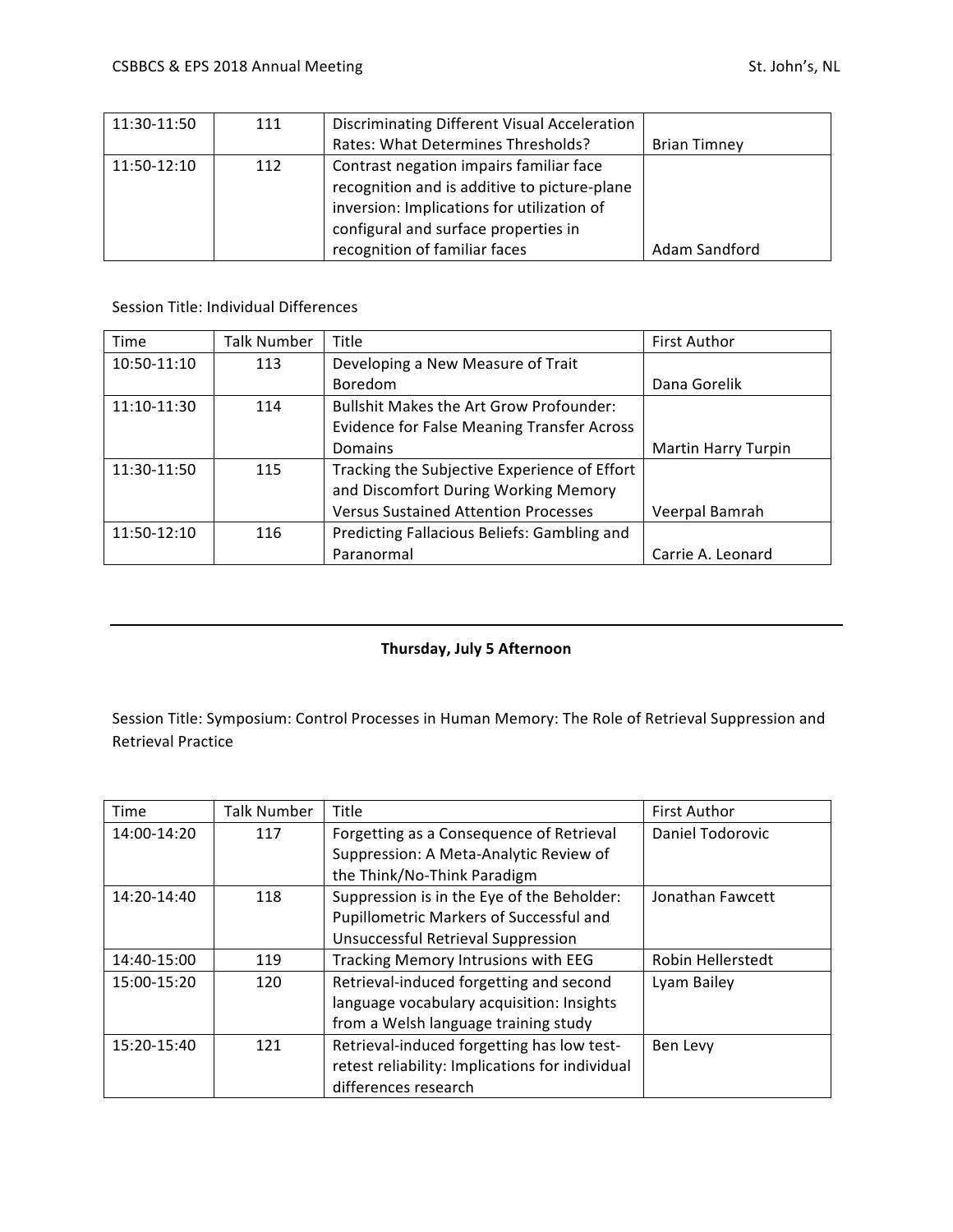| Time        | Talk Number | Title                                      | <b>First Author</b>    |
|-------------|-------------|--------------------------------------------|------------------------|
| 14:00-14:20 | 122         | How do listeners know what words mean?     | Jennifer Rodd          |
|             |             | Insights from lexical ambiguity            |                        |
| 14:20-14:40 | 123         | Ambiguity effects diverge for concrete and | Penny Pexman           |
|             |             | abstract words: Insights from the Calgary  |                        |
|             |             | Semantic Decision Project                  |                        |
| 14:40-15:00 | 124         | Overnight retuning of meanings for         | M. Gareth Gaskell      |
|             |             | lexically ambiguous words                  |                        |
| 15:00-15:20 | 125         | The effects of bilingualism and cognitive  | Vanessa Taler          |
|             |             | impairment on processing of lexical        |                        |
|             |             | ambiguity                                  |                        |
| 15:20-15:40 | 126         | How are ambiguous word meanings            | <b>Blair Armstrong</b> |
|             |             | learned, represented, and processed?       |                        |
|             |             | Insights from computational modeling       |                        |

Session Title: Symposium: Accessing the Meanings of Words: Perspectives on Lexical Ambiguity

## Session Title: Attention I

| Time        | Talk Number | Title                                      | <b>First Author</b>  |
|-------------|-------------|--------------------------------------------|----------------------|
| 14:00-14:20 | 127         | A failure to suppress visual imagery in    |                      |
|             |             | visual search                              | Brett A. Cochrane    |
| 14:20-14:40 | 128         | Cerebellar damage impairs spatial and non- | Christopher Striemer |
|             |             | spatial visual attention.                  |                      |
| 14:40-15:00 | 129         | Exogenous but not Endogenous Attention     |                      |
|             |             | Depends on Saccade Programming             | Daniel Smith         |
| 15:00-15:20 | 130         | Controlling capture: No role for activated |                      |
|             |             | visual long-term memory                    | Lindsay Plater       |
| 15:20-15:40 | 131         | Out of Control? A Speed-Accuracy Tradeoff  |                      |
|             |             | Investigation of Stroop Conflict in Mostly |                      |
|             |             | <b>Incongruent Lists</b>                   | Jason Ivanoff        |

### Session Title: Methods and Models

| Time        | Talk Number | Title                                    | <b>First Author</b>  |
|-------------|-------------|------------------------------------------|----------------------|
| 14:00-14:20 | 132         | Confidence intervals of p values and p   |                      |
|             |             | factor                                   | Denis Cousineau      |
| 14:20-14:40 | 133         | Meaning in motion: How to make semantic  | Doug Mewhort         |
|             |             | representations dynamic                  |                      |
| 14:40-15:00 | 134         | Accumulators models fits on Same-        |                      |
|             |             | Different data                           | Marc-André Goulet    |
| 15:00-15:20 | 135         | The Relative Advantage of "Data-Peeking" |                      |
|             |             | in the Context of Publication Bias       | Mark Brown           |
| 15:20-15:40 | 136         | Behavioural phenotyping of transgenic    |                      |
|             |             | mice                                     | <b>Richard Brown</b> |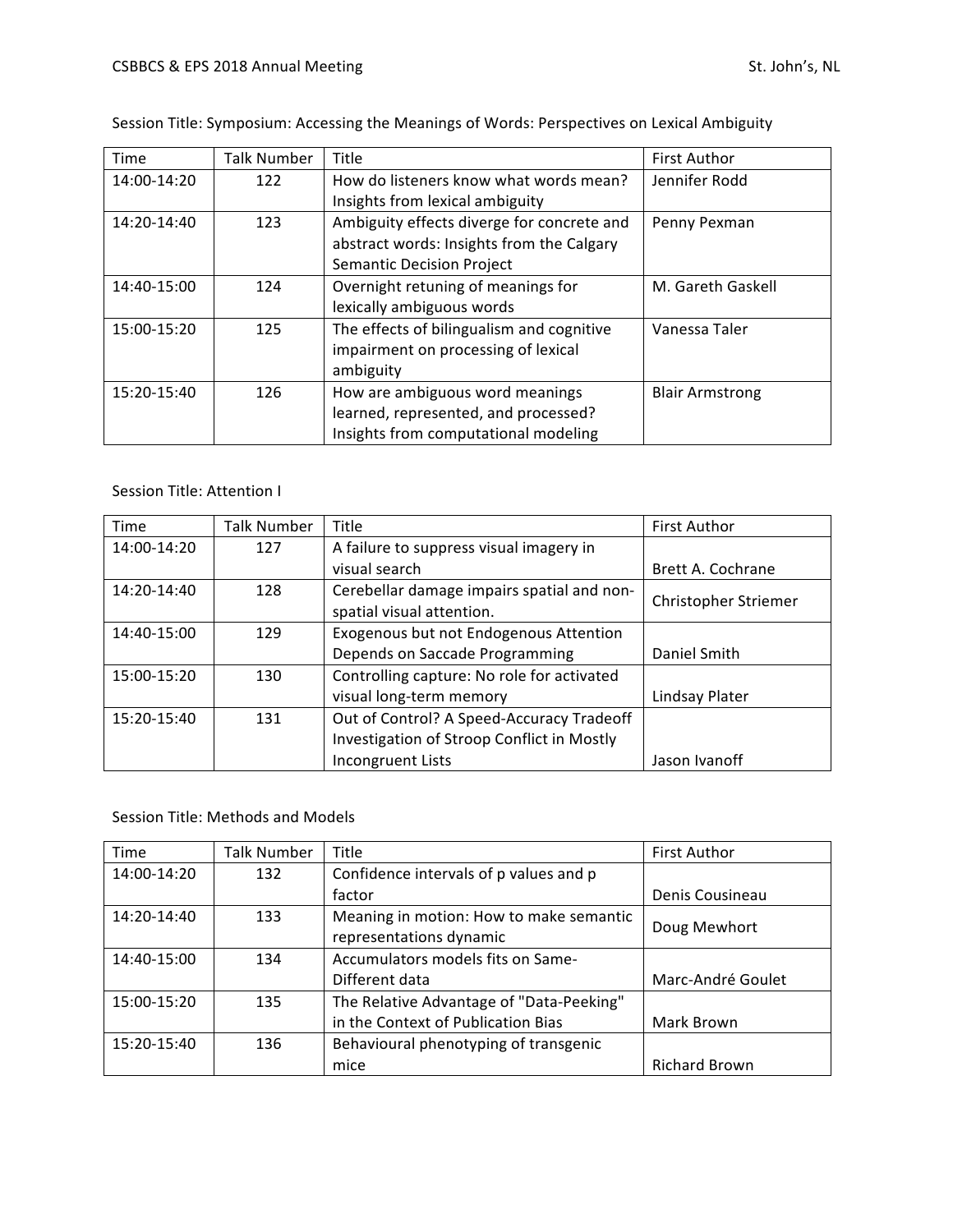16:10-17:10 BBCS Early Career Award Address (Nathan Spreng)

17:10-19:10 Poster Session 2

#### **Friday, July 6 Morning**

Session Title: Symposium: Experimental Evidence of the Interdependence between cognition and the social environment

| Time          | Talk Number | Title                                     | <b>First Author</b>      |
|---------------|-------------|-------------------------------------------|--------------------------|
| $8:20 - 8:40$ | 201         | Natural Language Analysis of Information  | Susan Fiske              |
|               |             | Seeking and Stereotype Content            |                          |
| $8:40-9:00$   | 202         | Ignoring older people: own-age biases in  | Louise Phillips          |
|               |             | social attention                          |                          |
| $9:00-9:20$   | 203         | Top-down influences on face perception in | Kerry Kawakami           |
|               |             | an intergroup context                     |                          |
| $9:20-9:40$   | 204         | Strategic, shared social cognition shapes | <b>Hilary Bergsieker</b> |
|               |             | stereotypes and speech                    |                          |
| 9:40-10:00    | 205         | The development of dehumanization and     | Niamh McLoughlin         |
|               |             | intergroup bias                           |                          |
| 10:00-10:20   | 206         | How cognitive bias influences the         | Douglas Martin           |
|               |             | formation and evolution of stereotypes    |                          |

Session Title: Symposium: The Diversity of Bilingual Experience and its Impact on Language Processing, Brain Structure, and General Cognition

| Time        | Talk Number | Title                                       | <b>First Author</b> |
|-------------|-------------|---------------------------------------------|---------------------|
| 8:40-9:00   | 207         | The impact of individual differences on     | Debra Jared         |
|             |             | cross-language activation of meaning by     |                     |
|             |             | phonology                                   |                     |
| $9:00-9:20$ | 208         | The impact of language proficiency and      | Deanna Friesen      |
|             |             | executive control ability on cross-language |                     |
|             |             | semantic priming                            |                     |
| $9:20-9:40$ | 209         | Electrophysiological correlates of auditory | Angela Grant        |
|             |             | discourse processing in bilinguals          |                     |
| 9:40-10:00  | 210         | Early second language exposure has lasting  | Marc F. Joanisse    |
|             |             | effects on bilinguals' white matter tracts  |                     |
| 10:00-10:20 | 211         | The impact of current non-L1 usage and L2   | Debra Titone        |
|             |             | age of acquisition on executive control in  |                     |
|             |             | the Simon task among bilingual adults.      |                     |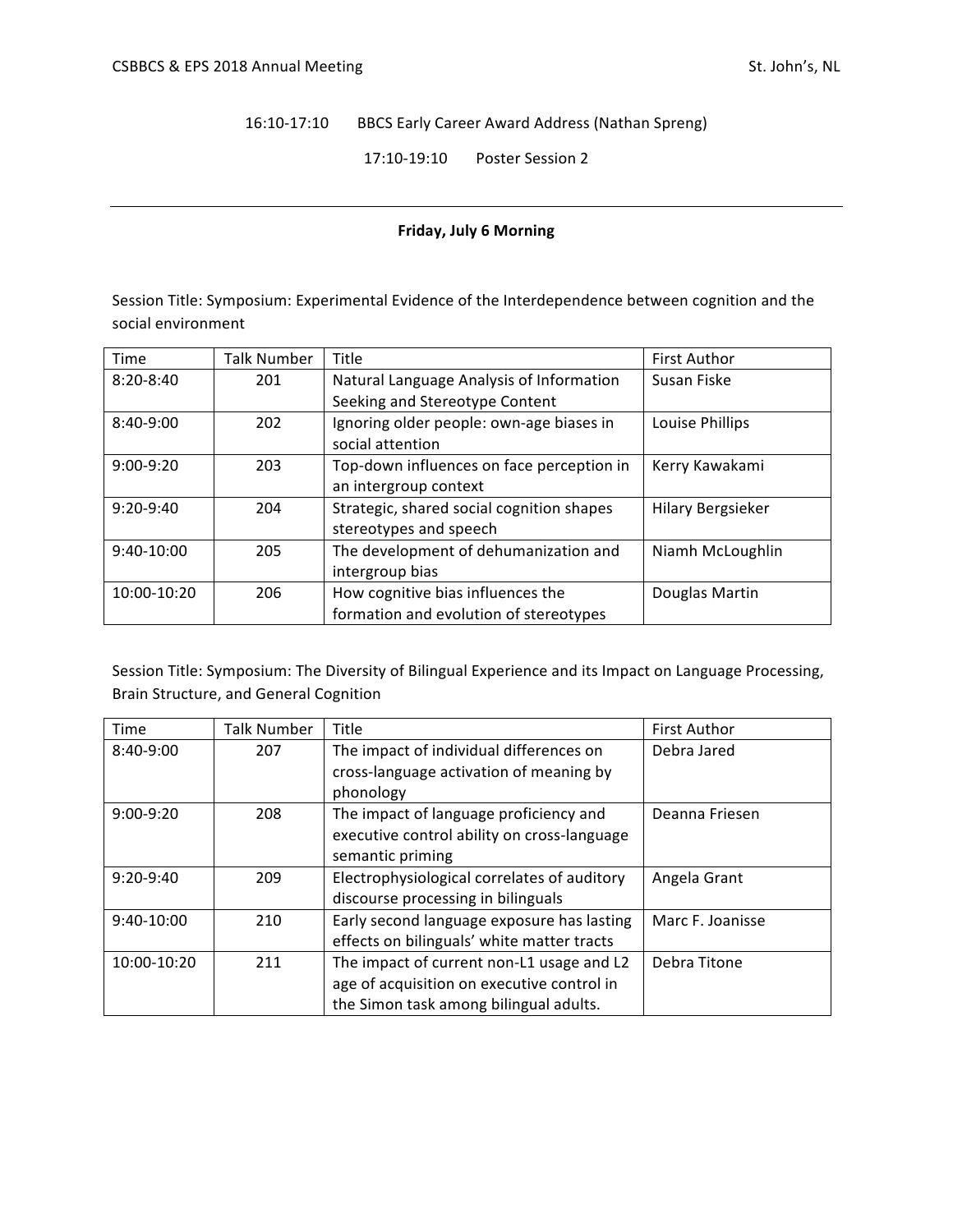| <b>Time</b> | Talk Number | Title                                      | <b>First Author</b>    |
|-------------|-------------|--------------------------------------------|------------------------|
| 8:40-9:00   | 212         | Knowledge of Math Symbols in Young         | <b>Heather Douglas</b> |
|             |             | Adults: Beyond Counting and Ordering       |                        |
| $9:00-9:20$ | 213         | Memory Interference in Simple Addition     | Jamie I.D. Campbell    |
|             |             | and Multiplication Across Cultures         |                        |
| $9:20-9:40$ | 214         | Do you see what I see: What information    | Cheryll Fitzpatrick    |
|             |             | do students attend to when solving         |                        |
|             |             | realistic math word problems?              |                        |
| 9:40-10:00  | 215         | Longitudinal patterns in individual        | Darcy Hallett          |
|             |             | differences in conceptual and procedural   |                        |
|             |             | knowledge of fractions                     |                        |
| 10:00-10:20 | 216         | Errors on fraction problems for different  | Shawn Tan              |
|             |             | fraction knowledge profiles for university |                        |
|             |             | students.                                  |                        |

Session Title: Mathematical Cognition

# Session Title: Memory I

| Time         | <b>Talk Number</b> | Title                                        | <b>First Author</b>  |
|--------------|--------------------|----------------------------------------------|----------------------|
| 8:40-9:00    | 217                | The Enactment Effect: An Integrative         |                      |
|              |                    | Review                                       | <b>Brady Roberts</b> |
| $9:00-9:20$  | 218                | Production does not improve picture          |                      |
|              |                    | memory                                       | Landon A. Churchill  |
| $9:20-9:40$  | 219                | The Effects of Reward on Levels of Memory    | Liyana Swirsky       |
|              |                    | Representation                               |                      |
| $9:40-10:00$ | 220                | The benefits (and costs) of drawing in       |                      |
|              |                    | episodic memory                              | Melissa Meade        |
| 10:00-10:20  | 221                | Harry Potter and Me: A Direct Comparison     |                      |
|              |                    | of the Retrieval and Organization of         |                      |
|              |                    | <b>Fictional and Autobiographical Events</b> | Norman Brown         |

Session Title: Cognitive Neuroscience

| Time         | Talk Number | Title                                        | <b>First Author</b>       |
|--------------|-------------|----------------------------------------------|---------------------------|
| 8:40-9:00    | 222         | Intra and interhemispheric phase             |                           |
|              |             | synchronization during visuo-spatial         |                           |
|              |             | attention deployment and retention in        |                           |
|              |             | visual work memory                           | Anne Monnier              |
| $9:00-9:20$  | 223         | Decomposing the stages of cognitive          |                           |
|              |             | processing: A comparison of stimulus- and    |                           |
|              |             | response-locked averaging techniques         |                           |
|              |             | during an effortful visual search task.      | Brandi Lee Drisdelle      |
| $9:20-9:40$  | 224         | Overlap of lexical and sublexical reading    |                           |
|              |             | with reflexive and voluntary attention: An   | Chelsea Ekstrand          |
|              |             | fMRI investigation                           |                           |
| $9:40-10:00$ | 225         | Visual event related magnetic field in aging | <b>Martine Desjardins</b> |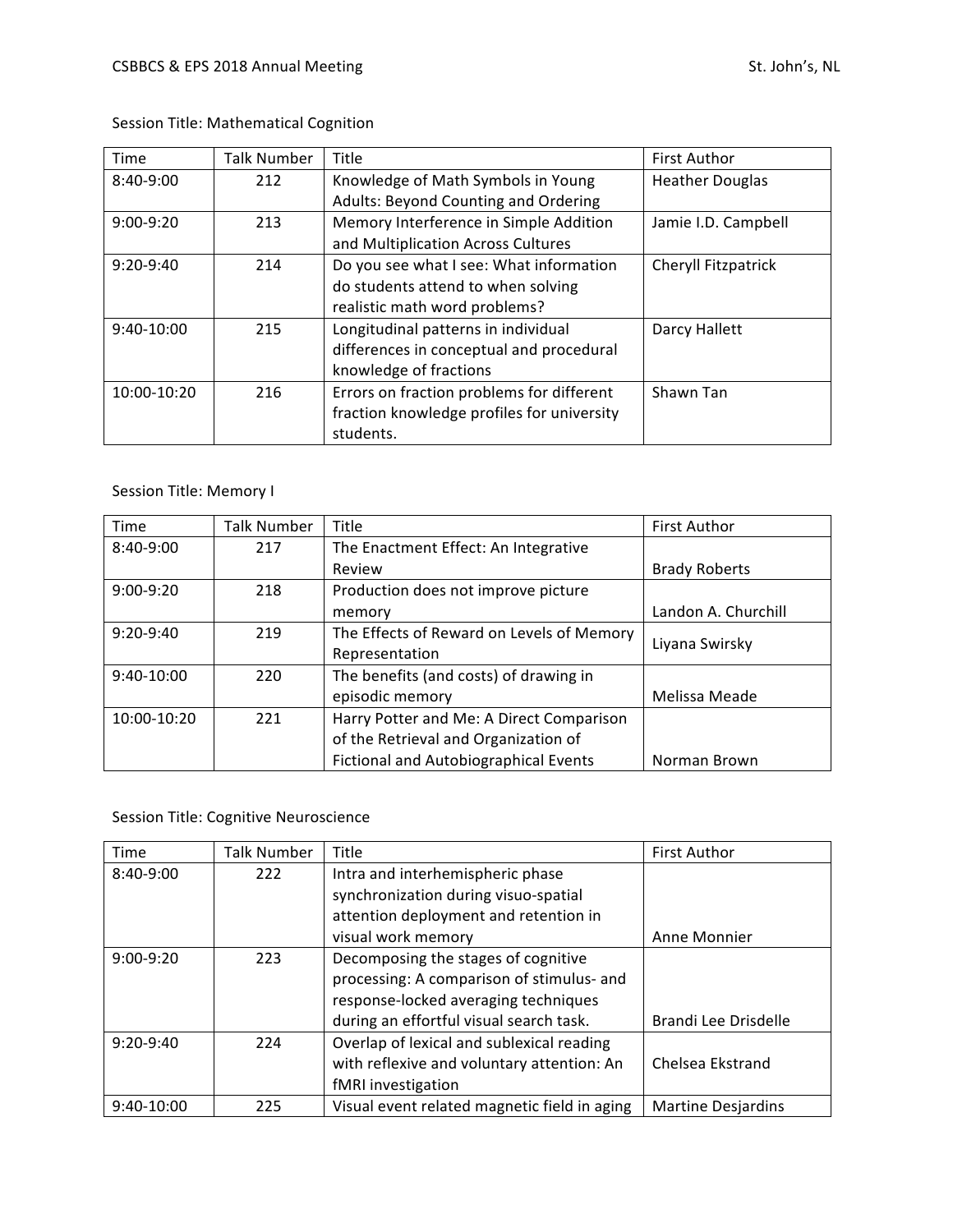|             |     | population with prior mild traumatic brain<br>iniurv.                               |               |
|-------------|-----|-------------------------------------------------------------------------------------|---------------|
| 10:00-10:20 | 226 | A common role for episodic memory in re-<br>membering the past and solving problems | Signy Sheldon |

#### **Friday, July 6 Morning 2**

Session Title: BBCS Executive Symposium: New Directions in Multi-Sensory Integration

| Time        | Talk Number    | Title                                    | <b>First Author</b> |
|-------------|----------------|------------------------------------------|---------------------|
| 10:50-11:10 | S1             | Multisensory self-motion perception and  | Jennifer Campos     |
|             |                | aging                                    |                     |
| 11:10-11:30 | S <sub>2</sub> | Multisensory synchrony in perception and | Vanessa Harrar      |
|             |                | action                                   |                     |
| 11:30-11:50 | S <sub>3</sub> | The benefit of multisensory audio-visual | Natalie Phillips    |
|             |                | speech cues in first and second language |                     |
|             |                | processing                               |                     |
| 11:50-12:10 | S <sub>4</sub> | <b>Executive Symposium: Multisensory</b> | Genevieve Desmarais |
|             |                | Integration and Perception (Discussant)  |                     |

## **Friday, July 6 Afternoon**

Session Title: Symposium: Interactions between selective attention and working memory

| Time        | <b>Talk Number</b> | Title                                      | <b>First Author</b>  |
|-------------|--------------------|--------------------------------------------|----------------------|
| 14:00-14:20 | S5                 | The Role of Top-Down Attentional Biases in | Stephen M. Emrich    |
|             |                    | <b>Visual Working Memory Performance</b>   |                      |
| 14:20-14:40 | S6                 | The role of visual working memory in       | Keisuke Fukuda       |
|             |                    | controlling access to visual long-term     |                      |
|             |                    | memory storage                             |                      |
| 14:40-15:00 | S7                 | Templates for attentional selection in     | <b>Martin Eimer</b>  |
|             |                    | working memory                             |                      |
| 15:00-15:20 | S8                 | Dynamics of attentional control during     | Pierre Jolicoeur     |
|             |                    | visual-spatial selection of foveal and     |                      |
|             |                    | peripheral targets: ERPs and phase         |                      |
|             |                    | synchrony.                                 |                      |
| 15:20-15:40 | S <sub>9</sub>     | Attending to visual-spatial memoranda:     | <b>Candice Morey</b> |
|             |                    | Evidence from eye movements                |                      |
| 15:40-16:00 | <b>S10</b>         | The attentive brain: Insights from         | Jacalyn Guy          |
|             |                    | developmental cognitive neuroscience       |                      |

16:30-17:30 NSERC Meeting

17:10-19:10 Poster Session 3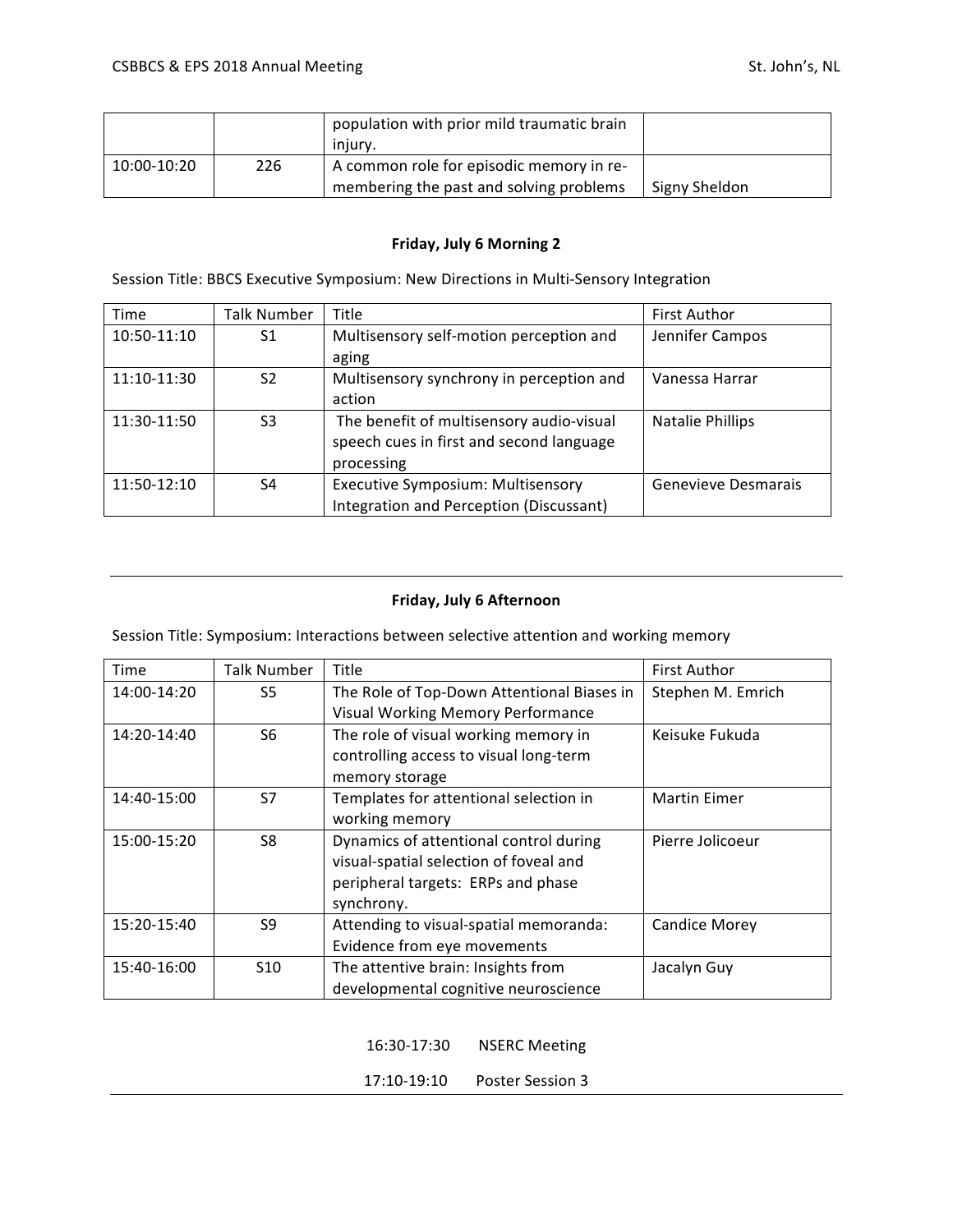# **Saturday, July 7 Morning**

Session Title: Symposium: Causes and Consequences of Analytic Thinking: Individual Differences in Abilities and Propensities

| Time         | Talk Number | Title                                    | <b>First Author</b> |
|--------------|-------------|------------------------------------------|---------------------|
| $8:40-9:00$  | 301         | Cognitive capacity and problem           | Valerie A. Thompson |
|              |             | complexity: What are the boundary        |                     |
|              |             | conditions for "logical intuitions?"     |                     |
| $9:00-9:20$  | 302         | Contributions of working memory and      | Pier-Luc de Chantal |
|              |             | strategy choice to belief bias           |                     |
| $9:20-9:40$  | 303         | Finding meaning in the clouds: Illusory  | Alexander Walker    |
|              |             | pattern perception predicts bullshit     |                     |
|              |             | receptivity                              |                     |
| $9:40-10:00$ | 304         | Susceptibility to partisan fake news is  | Gordon Pennycook    |
|              |             | explained by a lack of deliberation, not |                     |
|              |             | willful ignorance                        |                     |

### Session Title: Symposium: On the Control of Visual Attention

| <b>Time</b>  | Talk Number | Title                                      | <b>First Author</b>    |
|--------------|-------------|--------------------------------------------|------------------------|
| 8:40-9:00    | 305         | Using temporal order judgments and         | Ralph S. Redden        |
|              |             | colour perception to dissociate inhibitory |                        |
|              |             | cueing effects                             |                        |
| $9:00-9:20$  | 306         | Are faces subject to IOR? Evidence from    | <b>Robert Swalwell</b> |
|              |             | dynamic displays                           |                        |
| $9:20-9:40$  | 307         | Drift diffusion models in speed-accuracy   | Joe MacInnes           |
|              |             | trade-off space                            |                        |
| $9:40-10:00$ | 308         | No single electrophysiological marker for  | Ana B. Chica           |
|              |             | facilitation and inhibition of return      |                        |
| 10:00-10:20  | 309         | Variations in strategies during search     | Amelia Hunt            |

#### Session Title: Memory II

| Time        | <b>Talk Number</b> | Title                                        | <b>First Author</b>   |
|-------------|--------------------|----------------------------------------------|-----------------------|
| 8:40-9:00   | 310                | Increasing word distinctiveness eliminates   |                       |
|             |                    | the picture superiority effect in            |                       |
|             |                    | recognition: Evidence for the physical       |                       |
|             |                    | distinctiveness account                      | Tyler M. Ensor        |
| $9:00-9:20$ | 311                | No matter the place, I'd recognize that face | Christopher Lee       |
| $9:20-9:40$ | 312                | Human memory for the immediate past is       |                       |
|             |                    | temporally distorted                         | Priya Varma           |
| 9:40-10:00  | 313                | Processing Fluency: An Encoding Heuristic    | Tamara Rosner         |
| 10:00-10:20 | 314                | Stimulus repetition and spacing: A           |                       |
|             |                    | transient encoding decrement in              | <b>Robert Collins</b> |
|             |                    | recognition memory                           |                       |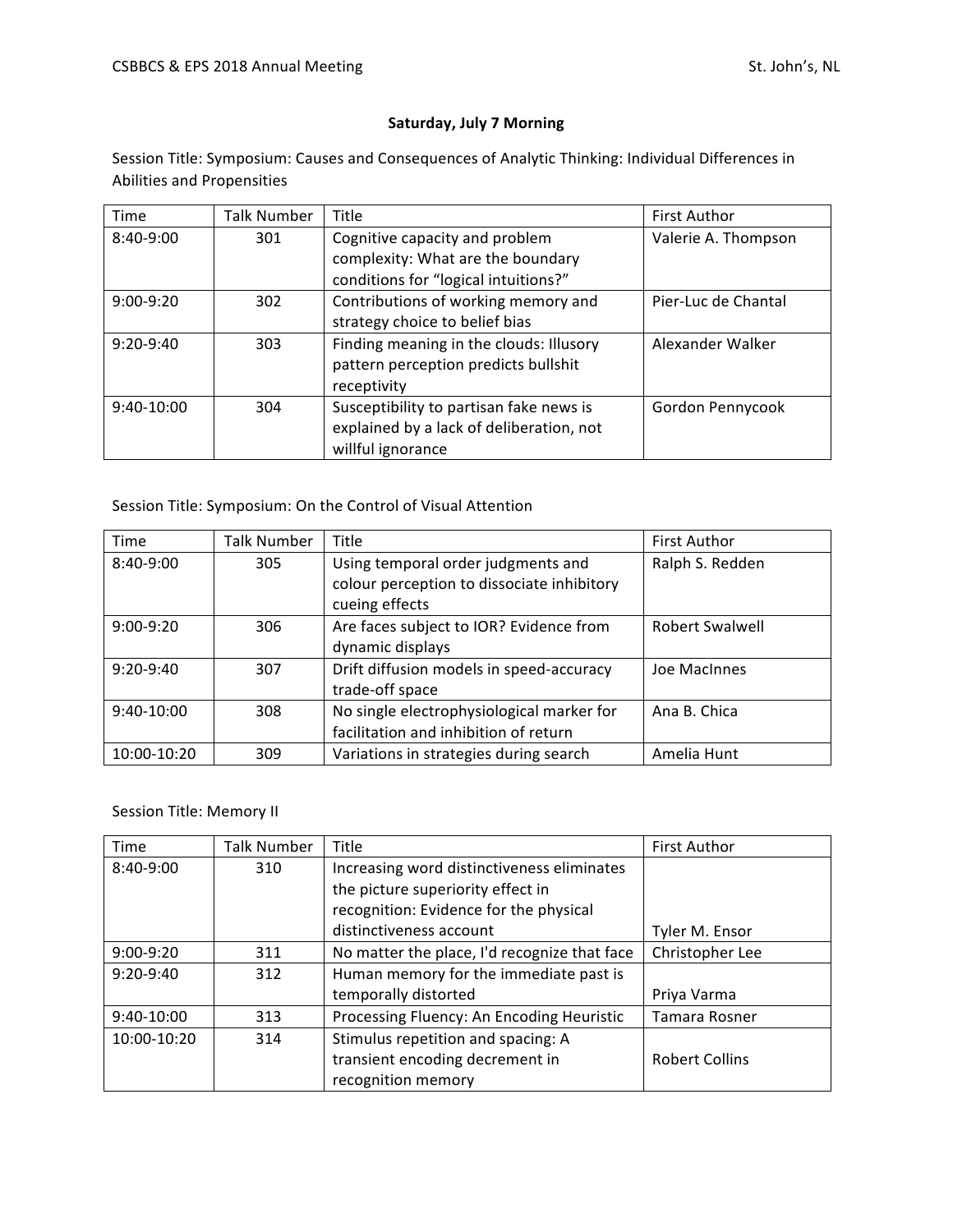| Time         | Talk Number | Title                                     | <b>First Author</b>   |
|--------------|-------------|-------------------------------------------|-----------------------|
| 8:40-9:00    | 315         | How the Internet is Making Us Impatient:  |                       |
|              |             | The Impact of Wait Times & Individual     |                       |
|              |             | Differences on Information Search         |                       |
|              |             | <b>Behaviours</b>                         | Alyssa Smith          |
| $9:00-9:20$  | 316         | Flow, arousal, and urge-to-play in Candy  |                       |
|              |             | Crush                                     | Chanel Larche         |
| $9:20-9:40$  | 317         | Predictors of Mind-Wandering While        |                       |
|              |             | Driving: Task Length, Fatigue, and        |                       |
|              |             | <b>Individual Attentional Differences</b> | <b>Heather Walker</b> |
| $9:40-10:00$ | 318         | Deep Effortless Concentration in the      |                       |
|              |             | Lecture Hall                              | Jeremy Marty-Dugas    |
| 10:00-10:20  | 319         | Using a classroom-based Mindfulness       |                       |
|              |             | intervention to ameliorate math anxiety   | Nadine Yildiz         |

Session Title: Cognition in the Real World

10:50-12:10 EPS President: Cognitive gadgets: The cultural evolution of thinking (Celia Heyes)

# **Saturday, July 7 Afternoon 1**

Session Title: Symposium: Symposium: Causes and Consequences of Analytic Thinking: Strategic Differences in Reasoning

| Time        | Talk Number | Title                                       | <b>First Author</b>    |
|-------------|-------------|---------------------------------------------|------------------------|
| 14:00-14:20 | 320         | Fast reasoning and the dual strategy model  | <b>Henry Markovits</b> |
| 14:20-14:40 | 321         | Thinking in a foreign language distorts     | <b>Michal Bialek</b>   |
|             |             | reasoning                                   |                        |
| 14:40-15:00 | 322         | Base-rate neglect is a function of conflict | lan R. Newman          |
|             |             | resolution strategy                         |                        |
| 15:00-15:20 | 323         | Dual strategy model and reasoning with      | Janie Brisson          |
|             |             | familiar premises                           |                        |

Session Title: Language

| Time        | <b>Talk Number</b> | Title                                   | <b>First Author</b> |
|-------------|--------------------|-----------------------------------------|---------------------|
| 14:00-14:20 | 324                | Dialectal Influences on Understanding   |                     |
|             |                    | Speech-In-Noise                         | Laura Howell        |
| 14:20-14:40 | 325                | Evidence for Idiom Processing Advantage |                     |
|             |                    | of L1 Idioms in an L2                   | Tianshu Zhu         |
| 14:40-15:00 | 326                | A computational approach for discourse  |                     |
|             |                    | analysis                                | Harinder Aujla      |
| 15:00-15:20 | 327                | An Instance Theory of Semantics         | Randall Jamieson    |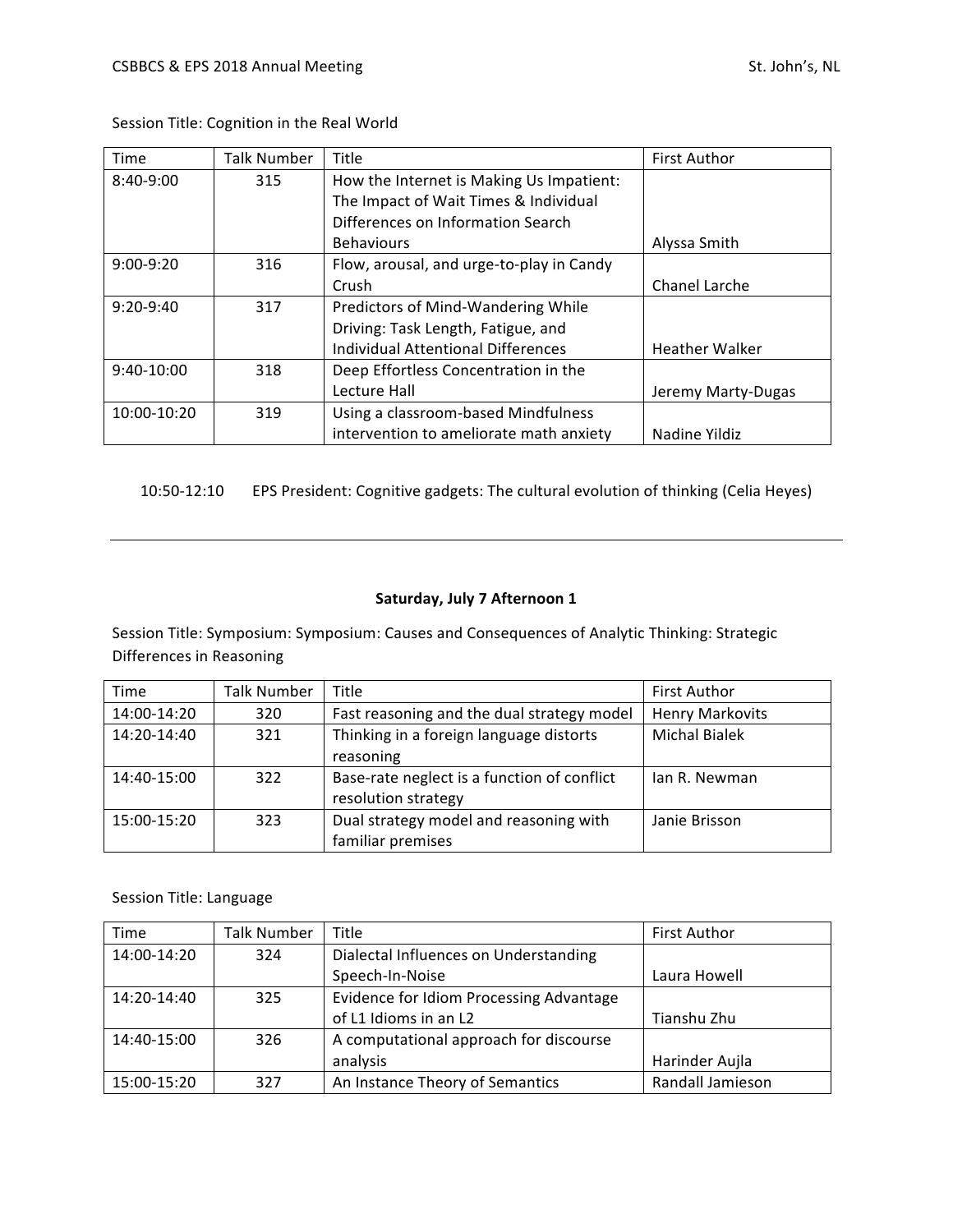# Session Title: Learning

| Time        | <b>Talk Number</b> | Title                                        | <b>First Author</b>     |
|-------------|--------------------|----------------------------------------------|-------------------------|
| 14:00-14:20 | 328                | Updating humans' headings and positions      |                         |
|             |                    | using landmarks and path integration         | Weimin Mou              |
| 14:20-14:40 | 329                | <b>Somatosensory Functional Plasticity</b>   |                         |
|             |                    | <b>Supports Observational Motor Learning</b> | <b>Heather McGregor</b> |
| 14:40-15:00 | 330                | Interactions between the elements of an      |                         |
|             |                    | outcome during causal and diagnostic         |                         |
|             |                    | learning                                     | Martyn Quigley          |
| 15:00-15:20 | 331                | When contingency learning is difficult       | Colin M. MacLeod        |

# Session Title: Metacognition

| Time        | <b>Talk Number</b> | Title                                           | First Author        |
|-------------|--------------------|-------------------------------------------------|---------------------|
| 14:00-14:20 | 332                | Can unconscious intentions be more              |                     |
|             |                    | effective than conscious intentions? Test of    |                     |
|             |                    | the role of metacognition in hypnotic           |                     |
|             |                    | response                                        | Bence Palfi         |
| 14:20-14:40 | 333                | What does an expert know that I don't?          |                     |
|             |                    | Undermining an illusion of knowledge            |                     |
|             |                    | increases the influence of experts.             | <b>Ethan Meyers</b> |
| 14:40-15:00 | 334                | <b>Examining Metacognitive Behaviors During</b> |                     |
|             |                    | an Associative Recognition Memory Task          | Mario Doyle         |
| 15:00-15:20 | 335                | Isolating the Contribution of Perceptual        |                     |
|             |                    | Fluency in Judgments of Learning (JOL)          | Chris Fiacconi      |

# **Saturday, July 7 Afternoon 2**

# Session Title: Decision Making

| Time        | Talk Number | <b>Title</b>                                | <b>First Author</b> |
|-------------|-------------|---------------------------------------------|---------------------|
| 15:50-16:10 | 336         | Do Slow Responses Feel less Right?          |                     |
|             |             | Investigation Using the Dual-Response       |                     |
|             |             | Paradigm                                    | Kaiden Stewart      |
| 16:10-16:30 | 337         | Does adding a wildcard to lineups reduce    |                     |
|             |             | correct identifications?                    | Ryan Fitzgerald     |
| 16:30-16:50 | 338         | Limited transfer of insight across parallel |                     |
|             |             | decision dilemmas                           | Amelia Hunt         |

## Session Title: Music

| Time        | Talk Number | Title                                     | <b>First Author</b> |
|-------------|-------------|-------------------------------------------|---------------------|
| 15:50-16:10 | 339         | Behavioral and neural measures of         |                     |
|             |             | temporal coordination between             |                     |
|             |             | performing musicians                      | Anna Zamm           |
| 16:10-16:30 | 340         | Event-related desynchronization of the mu | Frank Russo         |